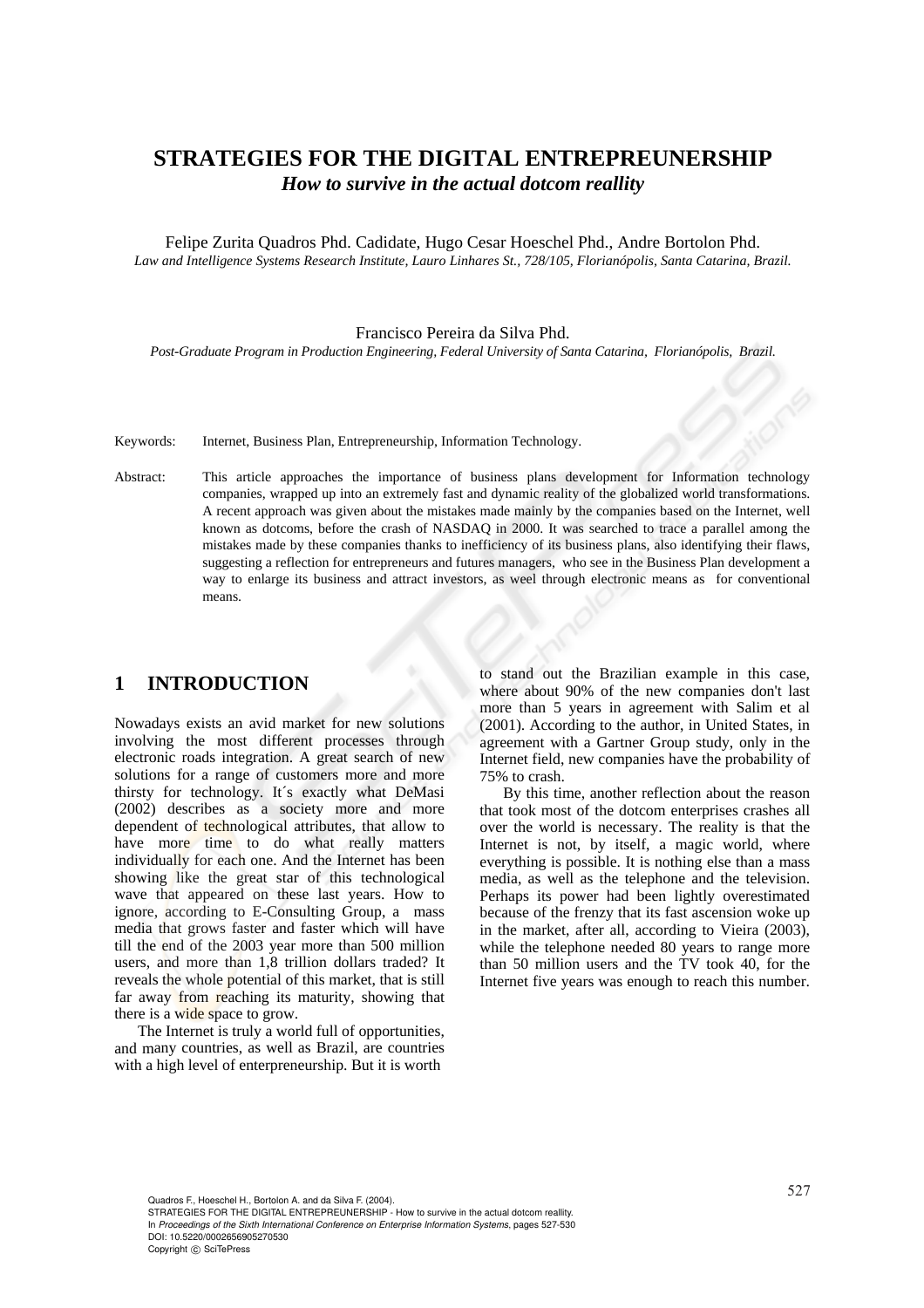## **2 UNDERSTANDING THE START-UPS REALITY**

Start-ups can be understood as rising companies based in new projects, generally formed by entrepreneurs that identify a great opportunity in a very specific market, and starting from this opportunity, they decide to create a new company. Salim et al (2001) confirms this statement when define that a start-up company can be understood as a vision of a group of entrepreneurs, which joined to develop a new project. In this cases, doesn't t exists infrastructure, customers' wallet, list of products and services for example. Everything should start literally from the beginning, and the main tool to turn possible the accomplishment of this project is, without a doubt, its Business Plan, where they should put the main guidelines and goals of the new company, turning possible place the project in practice.

The entrepreneurs should clearly define the business objective, and whenever is possible, they should also try to link their personal objectives to the business goals. According to Bhide (2002), to create a successfully enterprising strategy is extremely necessary making entrepreneurs involved make this reflection. After all, do not exist a correct or incorrect approach of business, there is not a ready recipe for it. It is essential for the entrepreneur get identified with the company business model. Its personal longing can be placed from the will of setting up a Start-up to sell it later with a good profit, until creating a solid model of business capable to be noticed in the market for many years. After all, they should clearly know where they want to go, and what they want to do.

If the new business is based in a new product, market or process, it will need to be better explained than if it was already based on products, markets or processes already established. Inside of the IT companies reality, as the Internet for example, its importance is still larger. Kotler (1998) confirms this situation suggesting that business plans are tending more and more to be guided for consumer and competitor markets. This implies in a more realistic analysis, suggesting a discussion in comparison to works that were already accomplished in the past.

In many occasions, too much time is spent in the planning stage, instead of placing the own strategy drifted in practice, losing a precious time. In these cases, the planning tends, sometimes, to being seen as something more important than the own projects. If that happens, alert Kotler (1999), the entrepreneur should not have in mind the mistaken idea that the planning process is something static. He should not overestimate the longevity of its planning, and

should be ready to change their plans at every moment. The company success will also depend of his perception, creativity, the qualifications of the team, and their capability of assuming and manage risks. Bhide (2002) confirms this situation when comment that most of the time, the planning is not a task that should be adapted for most of Stat-ups. These companies, in its majority, don't have enough money to invest in researches and development of new products, in way to analyze an opportunity of business completely. And in a lot of times, when the research have been completely investigated, the opportunity must not exist anymore. The entrepreneur should have in mind that a planning without a posterior action won't work in any effective result.

#### **3 INVESTMENT SEARCH**

If the question is how to attract investors for the enterprise, is important to give an emphasis to the study of the investment. It should esteem the amount of capital revenue that will be necessary for its execution.

Before the Nasdaq crashes in 2000, a lot of money was given to people who didn't have any technical capacity or profile for its business type. The dotmcom enterpreneurs at this time didn´t gave attention to the consequences that a great and unnecessary capitalization could bring for their projects. Bhide (2002) calls this event as the *occult costs* of capitalization.

Venture capitalists tend to do not pay attention for investments that don´t demand a lot of capital. Most of times is easier to get 5 million than 1 million dollars for an enterprise. In this case 4 million dollars that would not need to be there exists, and can be spent. However this incites the entrepreneur to unnecessarily run risks. In this case, the entrepreneur needs to define its capitalization strategy clearly. For Bhide (2002), he should opt for using the bootstrapping (own financing or of friends and relatives) or for looking for external investment.

#### **4 BULDING A BUSINESS PLAN**

For Degen (1989), by the moment of the Business Plan development, the entrepreuneur should suggest some managerial guidelines on what to do, or not, to obtain the success desired. Independent of the plan type to be developed the entrepreneur should be brief and objective, not use technical jargons, base their sales in the market and not in the production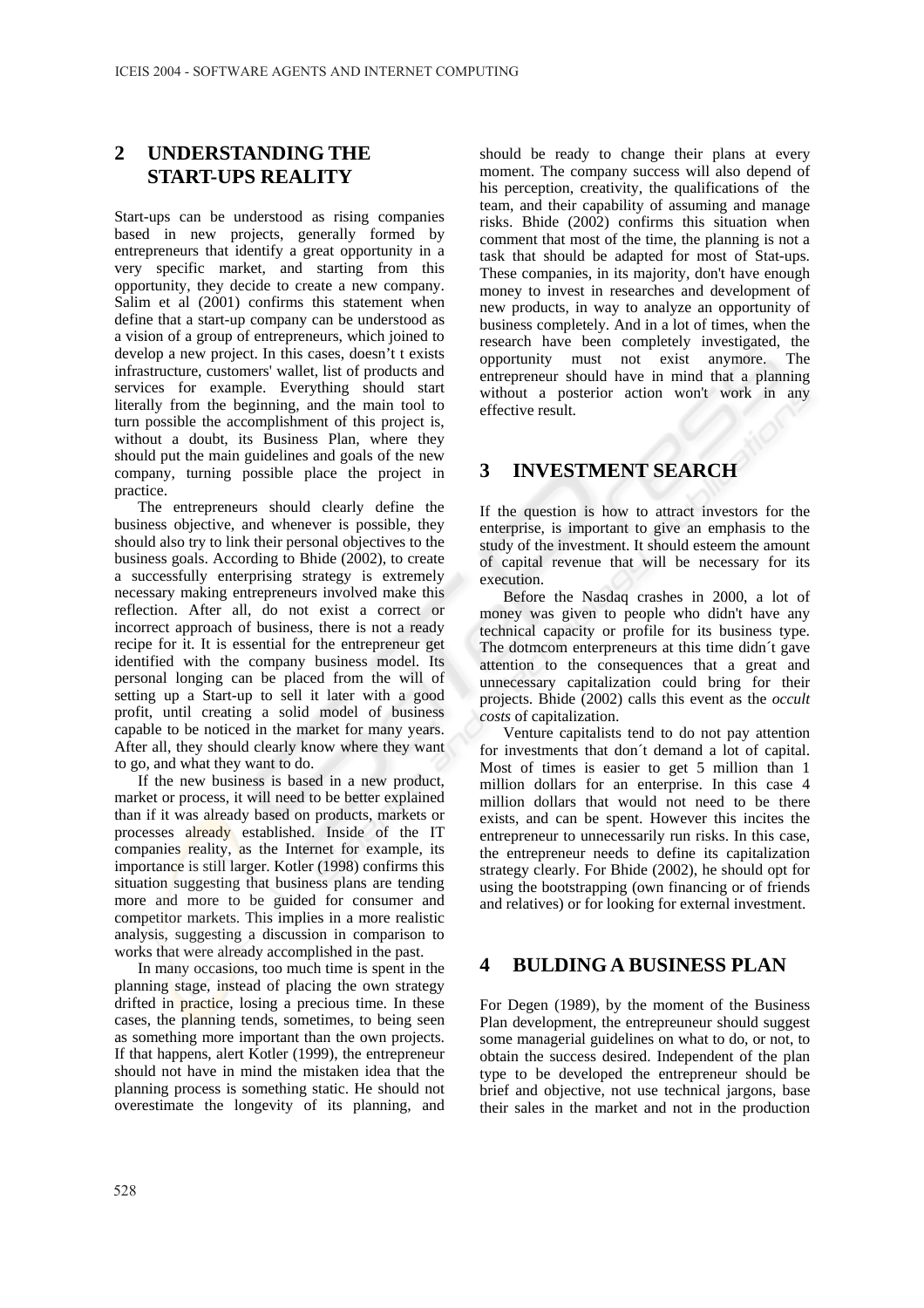capability, avoid empty statements, test the possible risks, and sell his image as an entrepreuneur.

 It´s also necessary know that whole investor gives a lot of attention for the financial analysis, wich is based on the sceneries construction. But it won't be enough for the capitalists. However, Sahlman (2002) suggests that before the financial analysis, four key-questions should be answered about the business:

·Who are involved in the project?

·Which is the opportunity?

·Which is the business market reality?

·Which is the risks?

After answered these questions, the entrepreneur tends to be more prepared to develop their Business Plan in a more objective way, being able to be questioned by the investors about his enterprising capacity. For Degen (1989), Business Plans can possess a different structure, depending not only of the enterprise type in subject, but essentially of its objective. And this may be reached faster if the entrepreneur could easily answer these questions.

## **5 OPPORTUNITIES OF THE DIGITAL WORLD**

The Internet generated a series of deep modifications in the society ways of interaction. However it is noticed that the processes didn´t change, only the used means are just different, and accomplished through routines based on the Information technology, generating an enormous economy of time and money. Drucker (2003) checks this placement when affirming that the becoming of the electronic trade and the Internet it is for the Information revolution, as well as the rail way and the vapour machines were for the industrial revolution. In the same way is believed that the economic phenomenon is not necessarily in the activity as itself, but in the modifications that it causes in the whole society.

Several companies already surrendered in front of the great amount of solutions based on electronic trade. New examples of administration of managerial processes through electronic seams to appear every day, and the cases of success are constantly growing. A good example can be seen recently through the joint venture created by GM, Ford, Daimler-Chrysler, Renault and Nissan. These assemblers decided to join in an web portal to integrate all its process of purchase of several inputs, and saving by this a lot of money. General Motors,

Ford and Daimler Chrysler, for example, were responsable of 81% of the trades on the site. Together, with Renault and Nissan, they intend to buy in 2005 more than US\$ 240 billion in tires, screws and uniforms in the whole world, everything through the Internet. It´s, at least, a nice number, if you compare with 2002 year, when the amount didn´t pass through US\$ 45 billion.

#### **6 CONCLUSIONS**

Entrepreneurs should know that to manage success in the Internet or out of that, doesn´t exists magic formulas. The secret lies in a responsible management, mainly when refers to the creative capacity along the time, building a self maintainable model of business. It is necessary to pay attention and carefully seen that not everything in the virtual world tends to be different when compared to the traditional ways. This problem solution should be based on the engagement of the involved business entrepreneurs. Even in the clear definition of the company focus, its business model, who will wrap up, and the opportunities and menaces analysis for example. As well as through any other media, doing business through Internet is already something viable and extremely lucrative, nevertheless enterprises without a minimum of planning will be not capable to survive in any place.

#### **REFERENCES**

- BHIDE, Amar. How the entrepreneurs build right strategies. Harvard Business Review Collection, on Entrepreunership. Rio de Janeiro: Campus, 2002.
- Financing for bootstrapping: the art of the start-ups. Harvard Business Review Collection, Entrepreunership. Rio de Janeiro: Campus, 2002.
- DEGEN, Ronald. The entrepreneur: foundations of the managerial initiative. 8th ed. São Paulo: Mc Graw-Hill, 1989
- De MASI, Domenico. The creative Leisure: Interview to Maria Serena Palieri. 4th ed. Rio de Janeiro: Sextante, 2000.
- DRUCKER, Peter F. Besides the Information Revolution: what the Internet really represents. HSM Management Collection, e-Business and Technology. São Paulo, Publifolha, 2001

E-Consulting® Corp. Internetization. Collected on line in: http://www.e-

consultingcorp.com.br/insider\_info/indicadores.shtml on September 22 of 2003 at 22:43 hs.